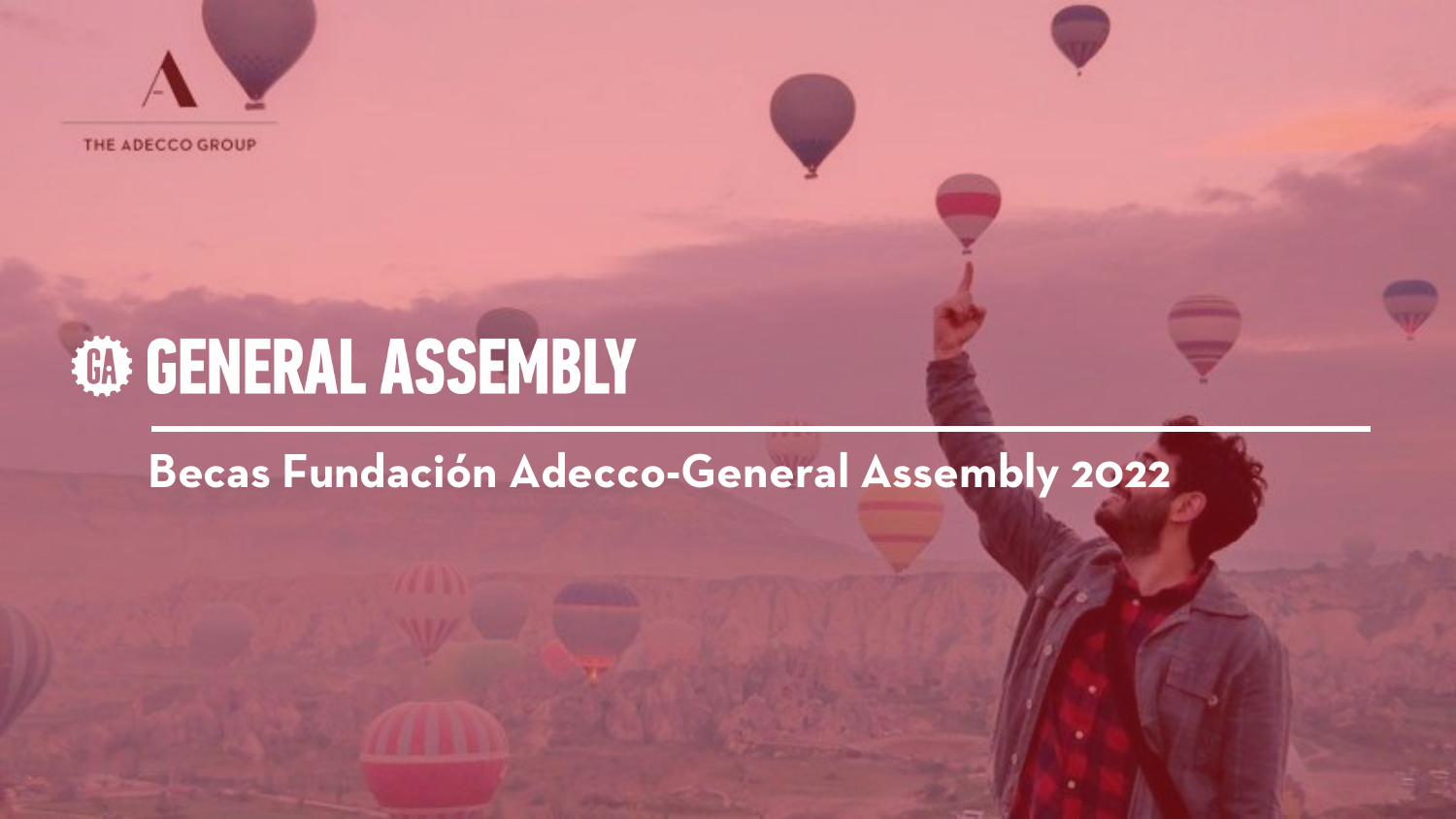## **Track 1: Data Analytics**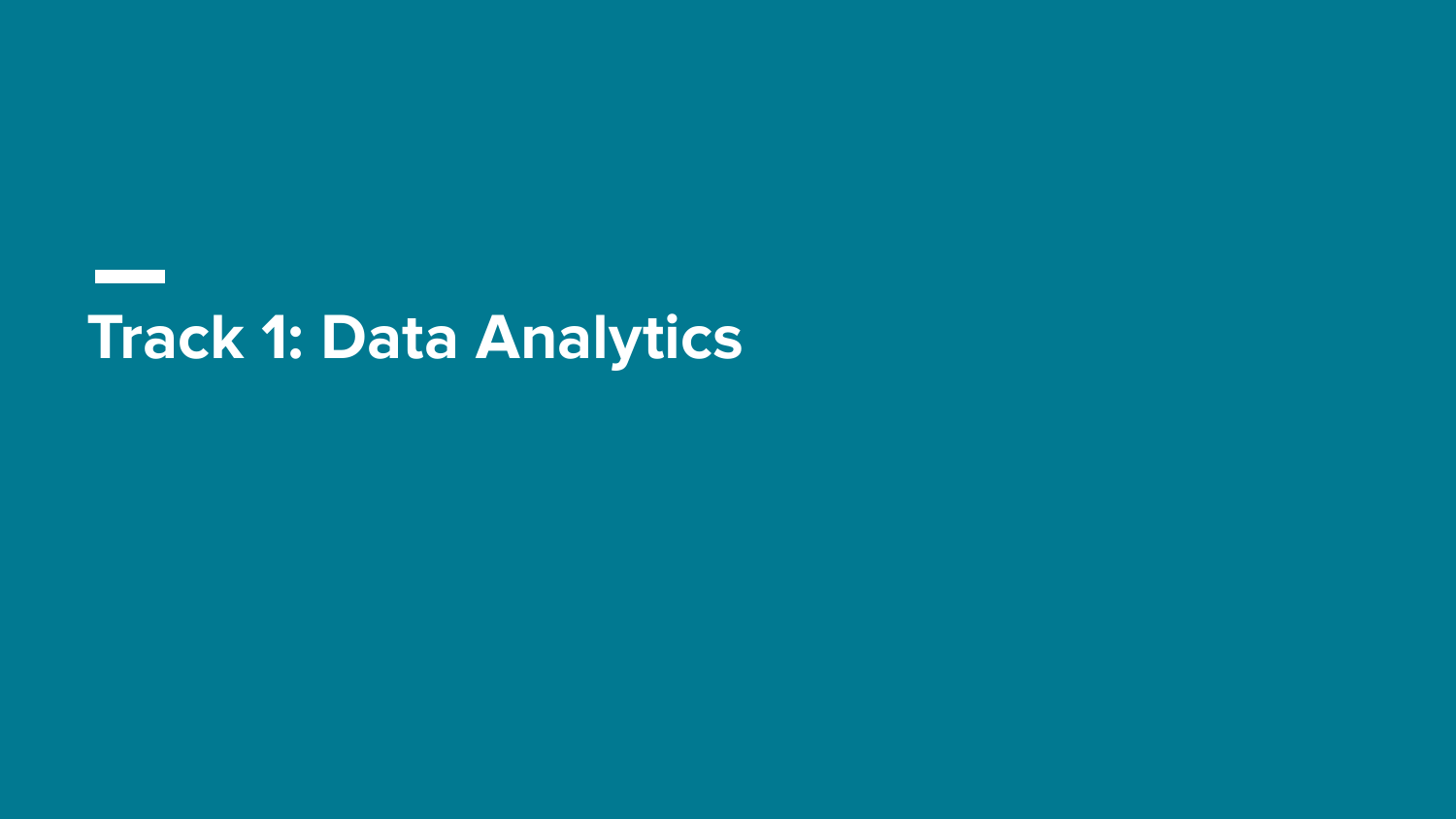#### **Data Analytics Track**

| <b>Objectives:</b>                                             | Advance problem-solving skills by developing an analytical mindset<br>$\bullet$<br>Develop data literacy and competency in working with data including maths and stats knowledge<br>$\bullet$<br>Understand the analytics workflow from identifying a business problem through communicating insights<br>$\bullet$<br>Deep dive in data analytics processes of wrangling, preparing, analysing, interpreting and visualization of data<br>$\bullet$<br>Develop working knowledge of common tools used as an analyst including SQL, Excel and Tableau/PowerBI<br>$\bullet$<br>Build programming skills in Python, the most popular language for data applications<br>$\bullet$ |
|----------------------------------------------------------------|-------------------------------------------------------------------------------------------------------------------------------------------------------------------------------------------------------------------------------------------------------------------------------------------------------------------------------------------------------------------------------------------------------------------------------------------------------------------------------------------------------------------------------------------------------------------------------------------------------------------------------------------------------------------------------|
|                                                                | What we are teaching                                                                                                                                                                                                                                                                                                                                                                                                                                                                                                                                                                                                                                                          |
| <b>UNIT1</b><br>Orientation, Data Literacy and<br>Intro to SOL | Introduction to Data and Analytics<br>$\bullet$<br>Analytics common tools and processes<br>$\bullet$<br>Introduction to SQL<br>$\bullet$<br>Grouping and Combining Data with JOINS & UNIONS<br>$\bullet$<br>Data Cleaning<br>$\bullet$<br><b>Building Data Literacy</b>                                                                                                                                                                                                                                                                                                                                                                                                       |
| <b>UNIT 2</b><br>Wrangling and Preparing data<br>with SQL      | <b>Advanced JOINs</b><br>$\bullet$<br>Dealing with Nulls<br><b>Subqueries</b><br>$\bullet$<br><b>Functions</b><br>$\bullet$<br>Windows Function and Recursive Statements                                                                                                                                                                                                                                                                                                                                                                                                                                                                                                      |

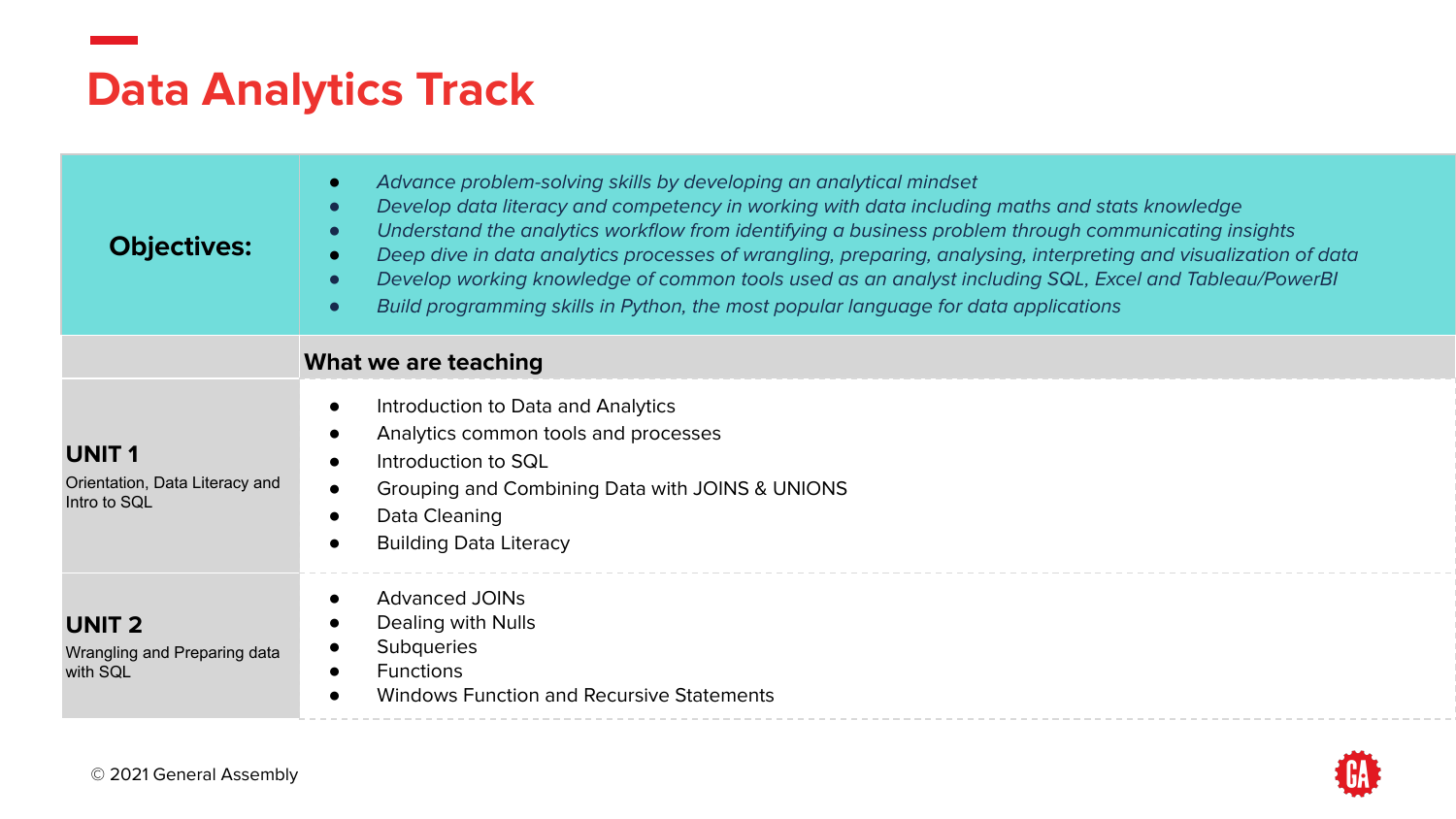#### **Data Analytics Track**

|                                                                                 | What we are teaching                                                                                                                                                                                                                                                                                                                                                                                                                       |
|---------------------------------------------------------------------------------|--------------------------------------------------------------------------------------------------------------------------------------------------------------------------------------------------------------------------------------------------------------------------------------------------------------------------------------------------------------------------------------------------------------------------------------------|
| <b>UNIT3</b><br>Advanced Excel Analysis with<br><b>Embedded Maths and Stats</b> | Get to grips with the basics (formulas, formatting and data handling)<br>Referencing and Lookups<br>Aggregating Data with Pivot Tables<br>Maths and Stats for Exploratory data analysis<br>$\bullet$<br>Communicating insights with Excel<br>$\bullet$<br>Google Analytics Workshop                                                                                                                                                        |
| <b>UNIT 4</b><br>Data Visualization with<br><b>Tableau or Power BI</b>          | Intro to BI tool Landscape<br>$\bullet$<br>Importing and exploring data<br><b>Building Common Visualizations</b><br>$\bullet$<br><b>Calculations and Analysis</b><br><b>Building Dynamic Dashboards</b><br>Communicating Insights<br>Project Outcome: Perform an in depth analysis on a given project that demonstrates a journey through the data analytics<br>workflow from hypothesis to communication of insights using relevant tools |
| <b>UNIT 5</b><br><b>Advanced Unit</b><br>Python and Pandas                      | Python and Programming Fundamentals<br>$\bullet$<br><b>Control Flow</b><br>$\bullet$<br>Libraries and Modules<br>$\bullet$<br>Pandas & DataFrames<br>$\bullet$<br><b>Exploratory Data Analysis</b><br>$\bullet$<br><b>Stats and Modelling</b>                                                                                                                                                                                              |
| © 2021 General Assembly                                                         |                                                                                                                                                                                                                                                                                                                                                                                                                                            |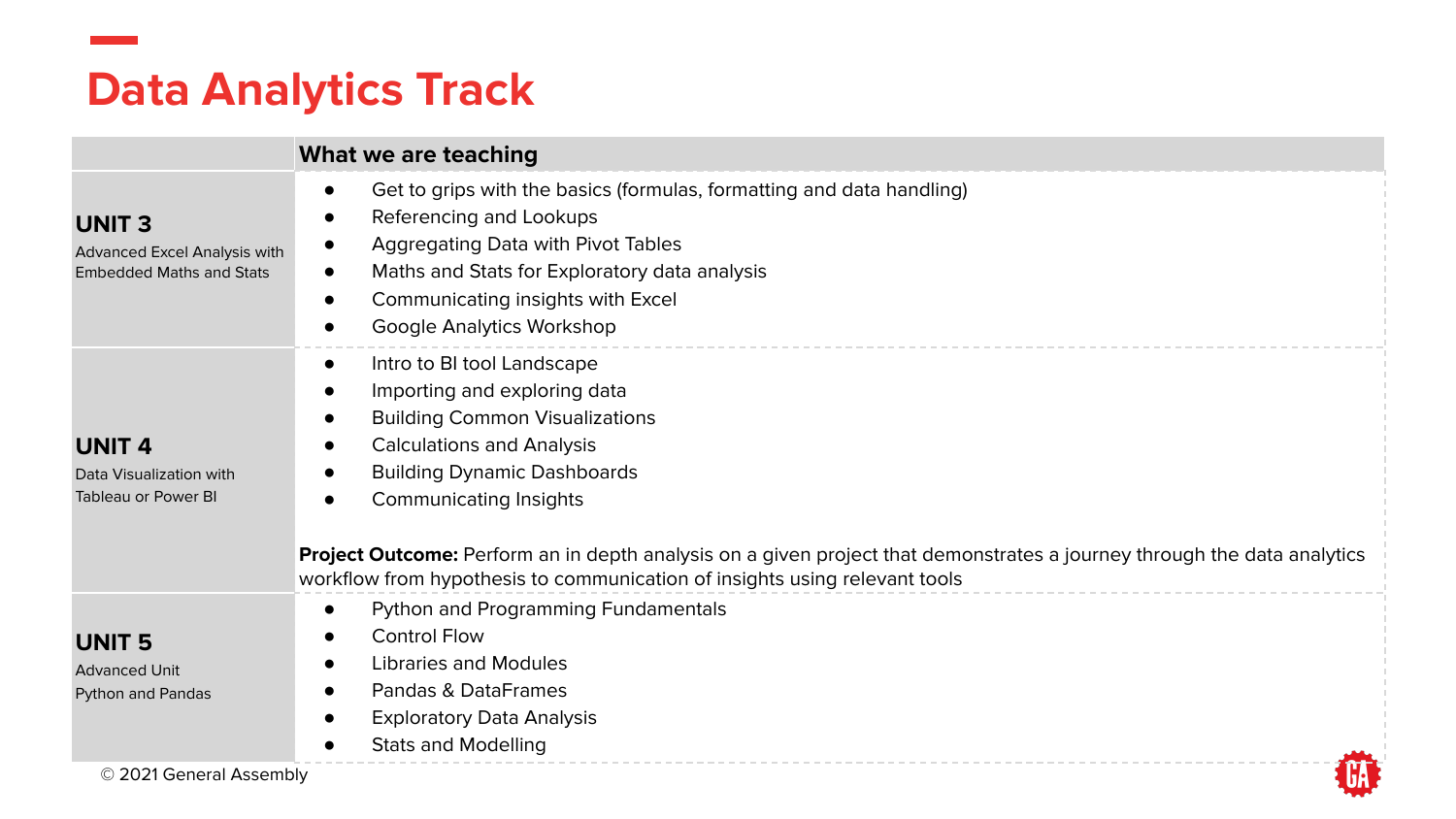### **Track 2: Front End Developer**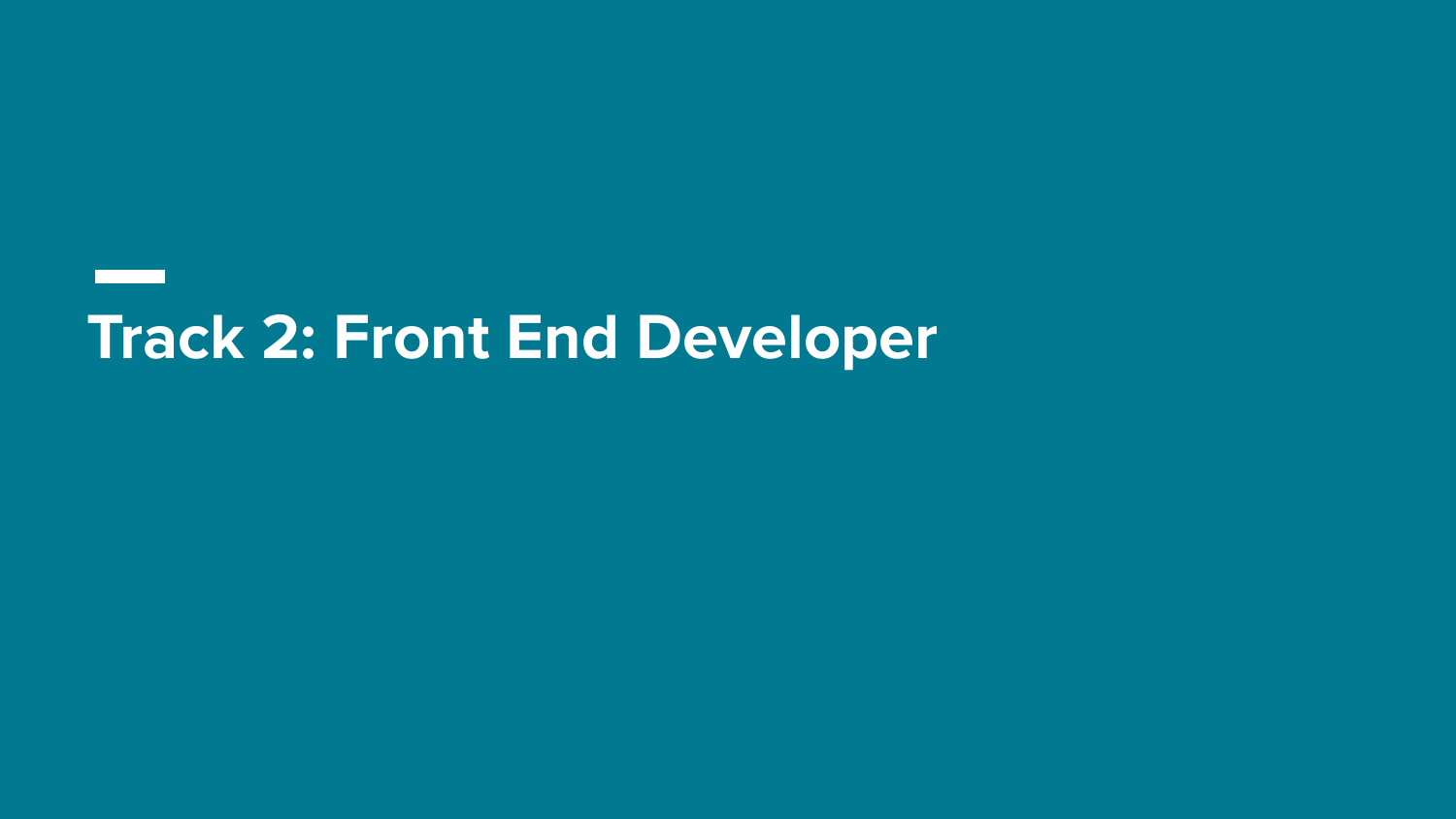### **Front End Development Track**

| <b>Objectives:</b>                                                      | Get familiar with the fundamental building blocks of the web, adding and styling content with HTML and CSS<br>Take a developer's approach to problem-solving, coding responsive sites for mobile and the web<br>$\bullet$<br>Learn the fundamentals of JavaScript and object oriented programming<br>$\bullet$<br>Use JavaScript to interact with the browser, the Document Object Model, and APIs<br>Learn the Angular & React frameworks. & approach to building maintainable and scalable single page applications<br>$\bullet$ |
|-------------------------------------------------------------------------|------------------------------------------------------------------------------------------------------------------------------------------------------------------------------------------------------------------------------------------------------------------------------------------------------------------------------------------------------------------------------------------------------------------------------------------------------------------------------------------------------------------------------------|
|                                                                         | What we are teaching                                                                                                                                                                                                                                                                                                                                                                                                                                                                                                               |
| <b>UNIT1</b><br><b>Getting Started &amp; The</b><br>Developer's Toolkit | Culture and expectation setting<br><b>Git, Github, Command Line, VS Code Basics</b><br>Intro to Modern HTML and CSS<br>Semantic HTML, HTML and CSS basics<br>Flex-box<br>Accessibility on the web                                                                                                                                                                                                                                                                                                                                  |
| <b>UNIT 2</b><br>Programming Intro &<br>Understanding The Web           | Computers & the internet<br><b>Programming fundamentals with Javascript</b><br>Data Types<br>Control flow<br>Functions, Arrays, Objects, Classes                                                                                                                                                                                                                                                                                                                                                                                   |

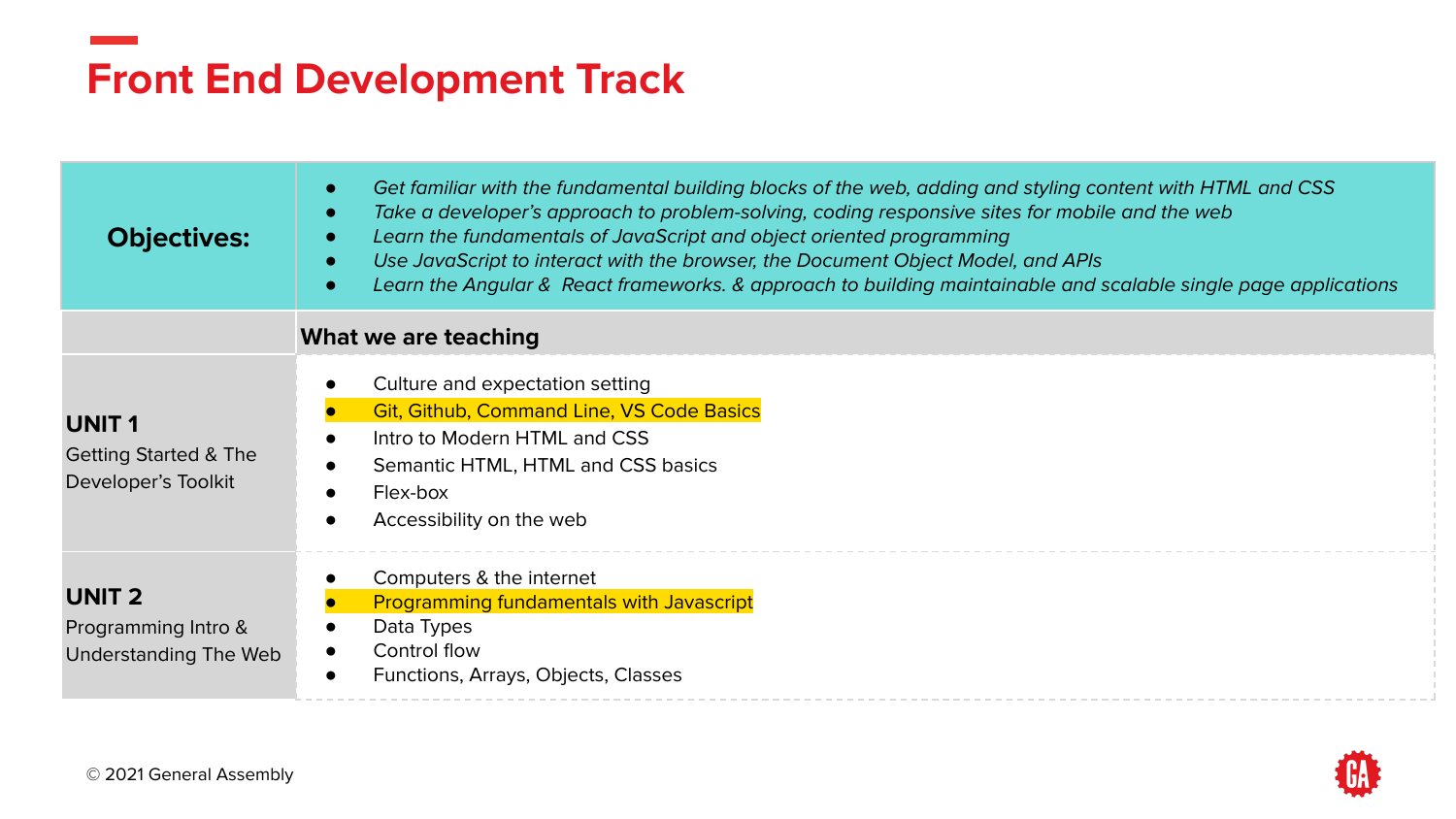#### **Front End Development Track**

|                                                                            | What we are teaching                                                                                                                                                                                                                                    |
|----------------------------------------------------------------------------|---------------------------------------------------------------------------------------------------------------------------------------------------------------------------------------------------------------------------------------------------------|
| <b>UNIT3</b><br>Web Development &<br>Projects                              | JavaScript on the web<br>$\bullet$<br>Interacting with the DOM<br>$\bullet$<br>Browser APIs responses including JSON<br>Project Outcome: Building and deploying a responsive, interactive front end application built with HTML, CSS and<br>JavaScript. |
| <b>UNIT 4</b><br>Intermediate Web<br>Application<br>Development            | <b>Frameworks Introduction</b><br>٠<br>ES <sub>6</sub><br>Components & JSX<br>٠<br>State & Props<br><b>Unidirectional Data Flow</b><br>$\bullet$<br>Component Lifecycle<br>React + 3rd Party APIs<br>$\bullet$                                          |
| <b>UNIT 5</b><br>JavaScript Frameworks<br>& Ecosystem (Angular +<br>React) | <b>React Router</b><br>$\bullet$<br>Testing Components w/ Jest and Enzyme<br>٠<br><b>React Hooks</b><br><b>Styling Components</b><br>Overview of the Javascript Ecosystem and Wider Frameworks e.g. Angular, Node                                       |
|                                                                            | Project Outcome: to Develop and deploy a data driven React application that consumes a public API                                                                                                                                                       |

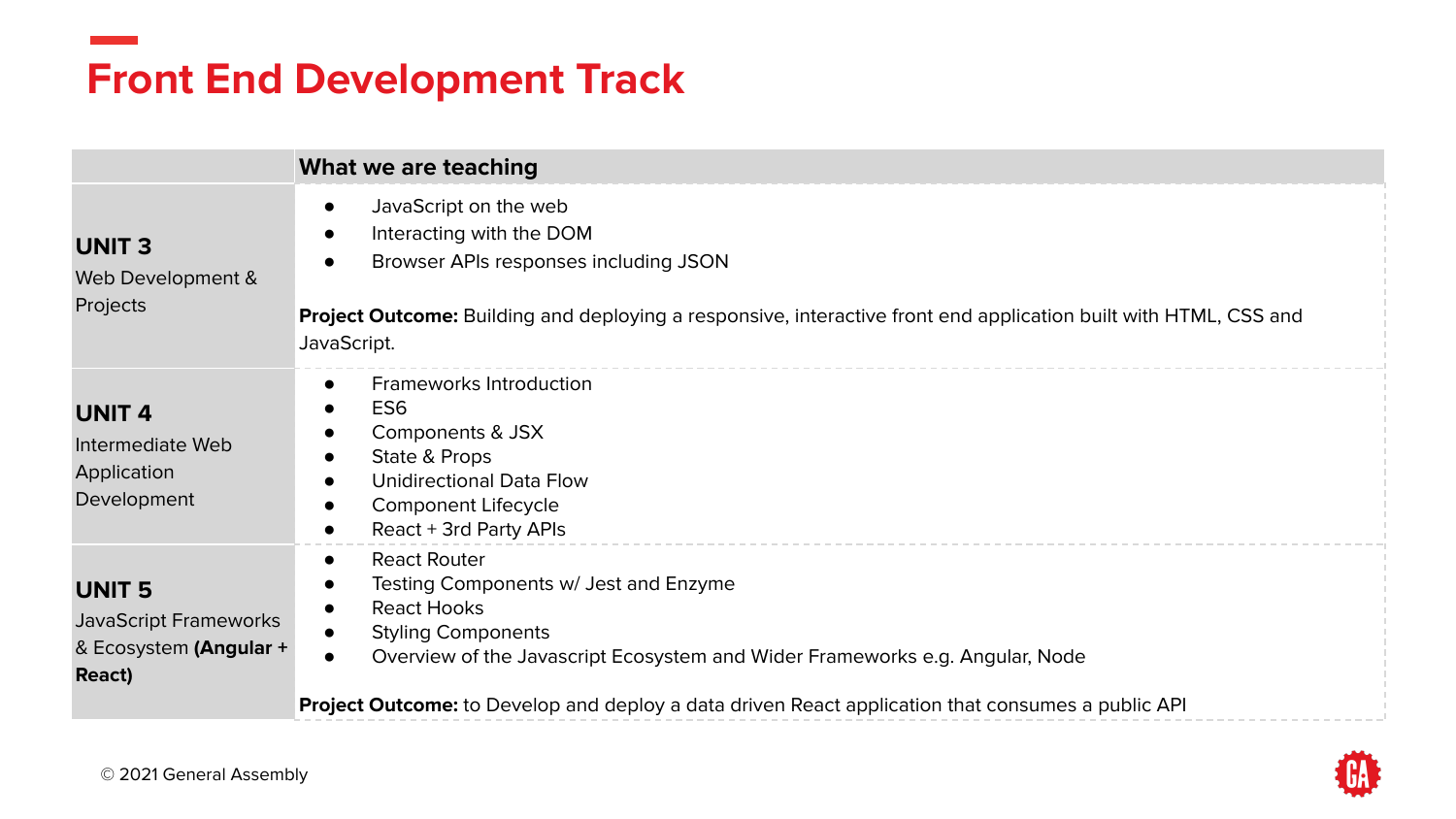## **Track 3: Digital Marketing**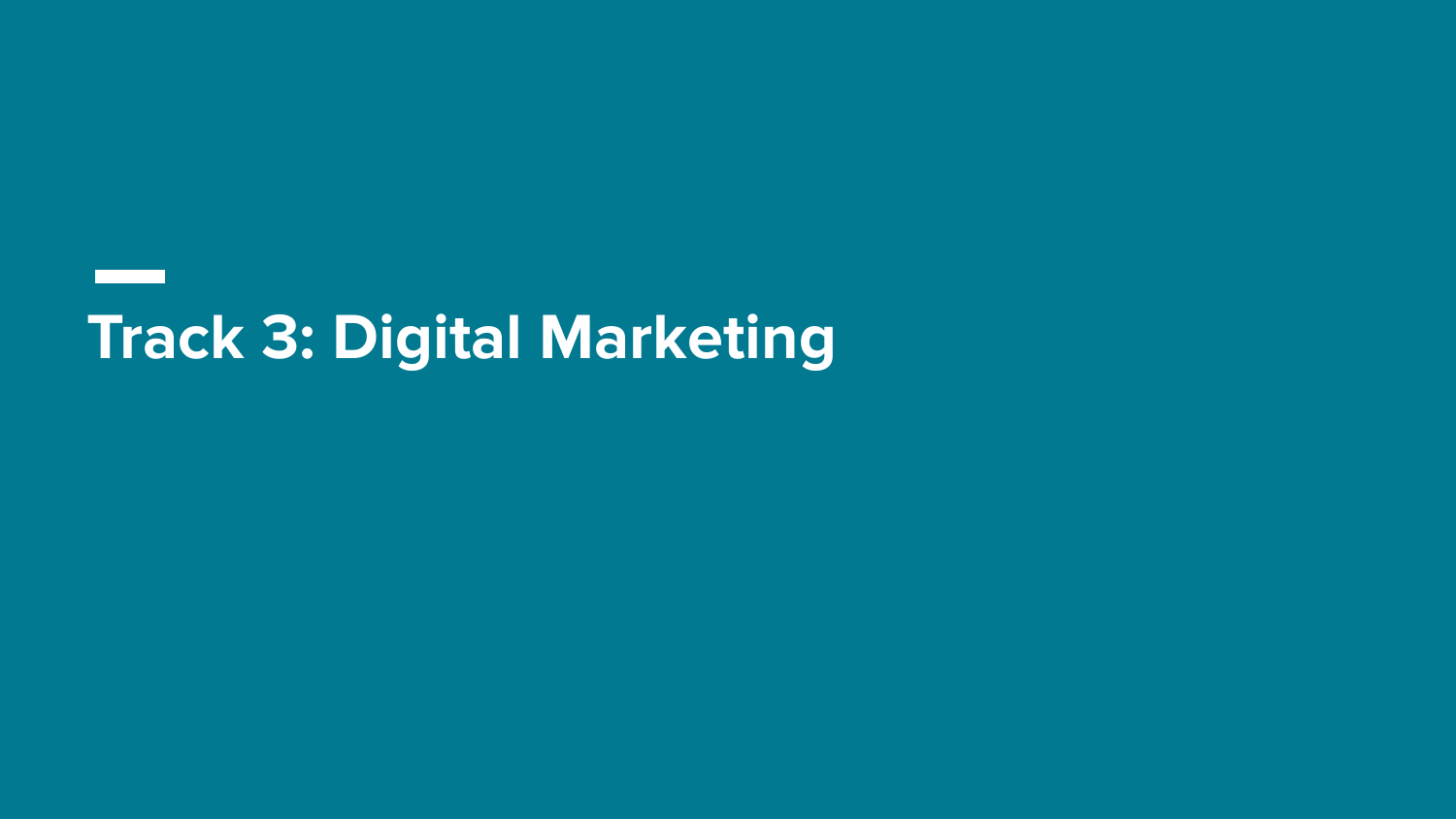#### **Digital Marketing Track**

| <b>Objectives:</b>                                      | Equip participants with the skills they need to be a productive and effective marketer in the 21st century.<br>Use current marketing tools and best practices to enhance brand awareness, drive sales leads, and increase customer<br>engagement<br>Learn to translate user behaviours and motivations at different stages on the marketing funnel, into intuitive digital<br>experiences that power revenue, loyalty, and product success<br>Build confidence and credibility to tackle complex design problems on the job.<br>Learn how to create a basic website with HTML and CSS, a versatile skill set that complements marketing<br>Perform data analysis and make effective decisions for marketing use cases using Excel, SQL, and Tableau |
|---------------------------------------------------------|-----------------------------------------------------------------------------------------------------------------------------------------------------------------------------------------------------------------------------------------------------------------------------------------------------------------------------------------------------------------------------------------------------------------------------------------------------------------------------------------------------------------------------------------------------------------------------------------------------------------------------------------------------------------------------------------------------------------------------------------------------|
|                                                         | <b>What You'll Leave With</b>                                                                                                                                                                                                                                                                                                                                                                                                                                                                                                                                                                                                                                                                                                                       |
| <b>UNIT1</b><br><b>Digital Marketing</b><br>Accelerator | <b>Develop</b> data-driven personas that can be used to improve accuracy in your marketing.<br>Identify creative and strategic best practices for key marketing channels (social, search, email, paid advertising, etc.)<br>aligned to target audiences.<br>Use data to develop segments of key audiences based on their behaviour, demographics, and interests - including<br>targeting and retargeting.<br>Analyze the results of marketing executions and identify opportunities to improve in the future using Google Analytics.                                                                                                                                                                                                                |
| <b>UNIT 2</b><br>User Experience Design                 | Apply user experience best practices as you think, analyze, and design to effectively solve problems.<br><b>Conduct</b> effective user research and perform usability tests.<br>Produce full UX documentation deliverables, including personas, competitive assessment documents, feature<br>prioritization, wireframes, and, potentially, a clickable prototype.<br>Define all possible interactions as a person moves through the structure, functionality, and appearance of software<br>interfaces.<br>Analyze and critique the designs of others.<br>© 2021 General Assembly                                                                                                                                                                   |